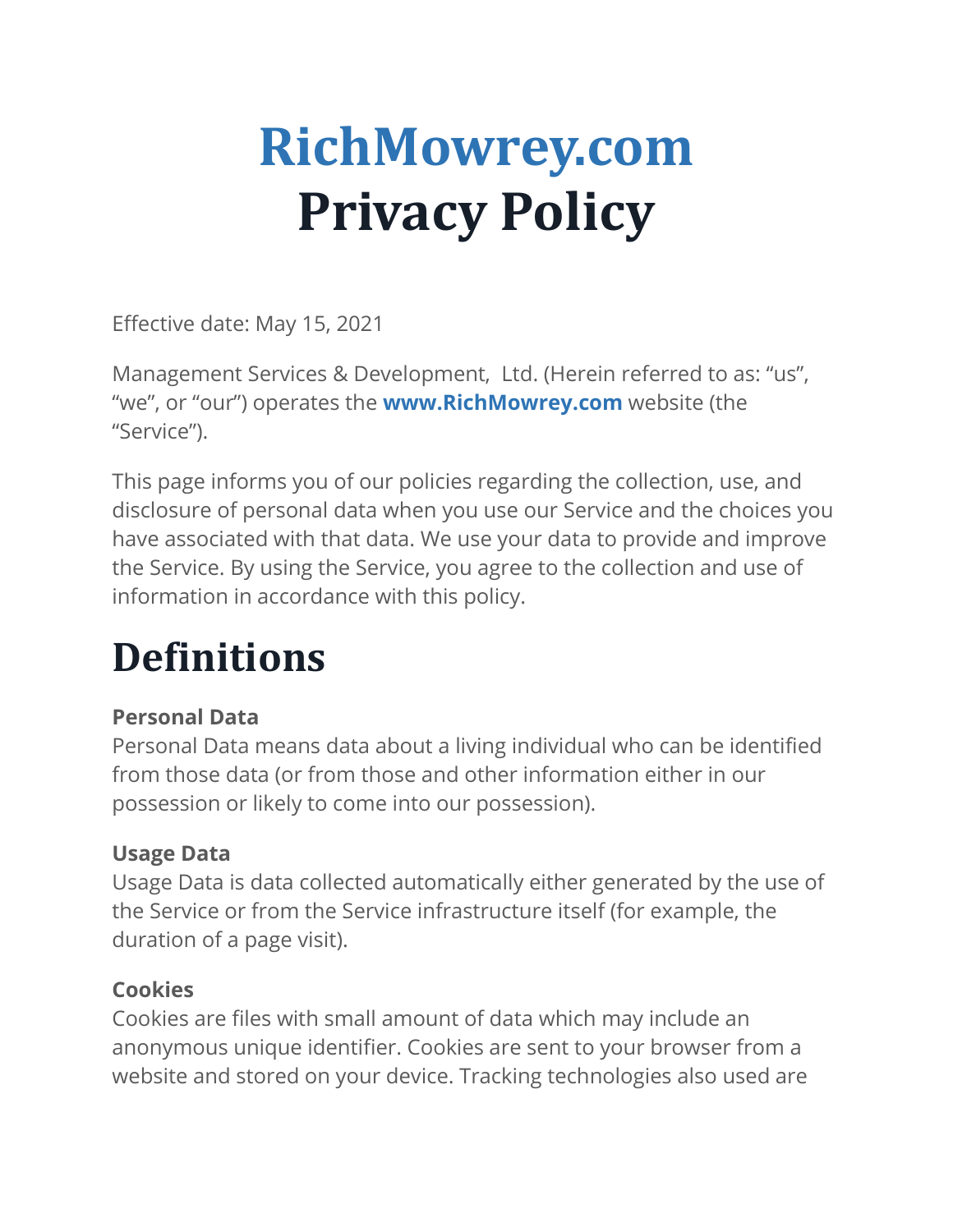beacons, tags, and scripts to collect and track information and to improve and analyze our Service.

#### **Information Collection and Use**

We collect several different types of information for various purposes to provide and improve our Service to you.

#### **Types of Data Collected**

#### **Personal Data**

While using our Service, we may ask you to provide us with certain personally identifiable information that can be used to contact or identify you ("Personal Data"). Personal identification information may include but is not limited to:

- Email address
- First name and last name
- Phone number
- Address, State, Province, ZIP/Postal code, City
- Cookies and Usage Data
- •

We may use your Personal Data to contact you with newsletters, marketing or promotional materials and other information that may be of interest to you. You may opt out of receiving any, or all, of these communications from us by following the unsubscribe link or instructions provided in any email we send or by contacting us.

#### **Usage Data**

We may also collect information how the Service is accessed and used ("Usage Data"). This Usage Data may include information such as your computer's Internet Protocol address (IP address), browser type, browser version, the pages of our Service that you visit, the time and date of your visit, the time spent on those pages, unique device identifiers and other diagnostic data.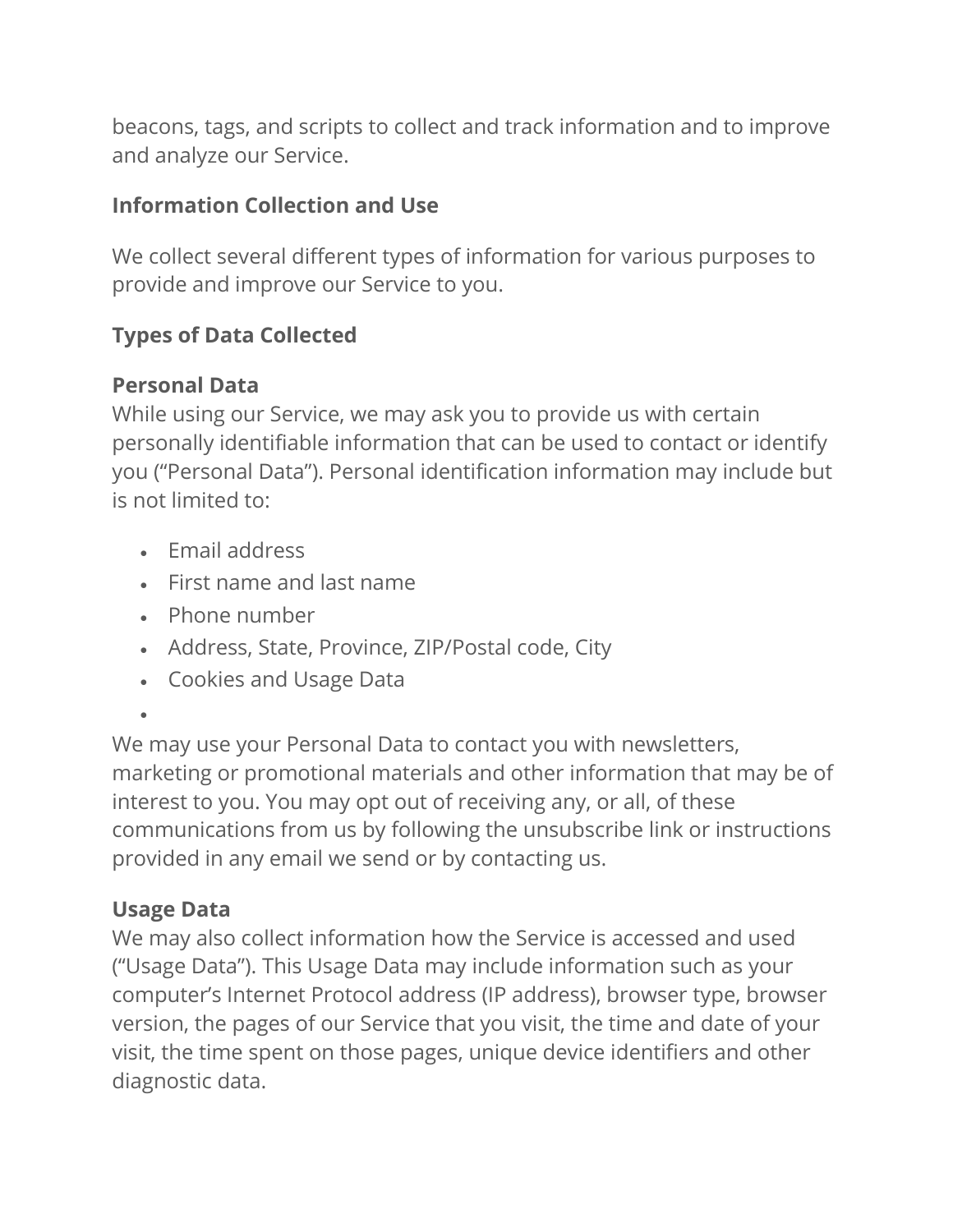#### **Location Data**

We may use and store information about your location if you give us permission to do so ("Location Data"). We use this data to provide features of our Service, to improve and customize our Service.

You can enable or disable location services when you use our Service at any time, through your device settings.

#### **Tracking Cookies Data**

We use cookies and similar tracking technologies to track the activity on our Service and hold certain information.

You can instruct your browser to refuse all cookies or to indicate when a cookie is being sent.

#### **Use of Data**

Management Services & Development, Ltd. uses the collected data for various purposes:

- To provide and maintain our Service
- To allow you to participate in interactive features of our Service when you choose to do so
- To provide customer support
- To gather analysis or valuable information so that we can improve our Service
- To monitor the usage of our Service
- To detect, prevent and address technical issues
- To provide you with news, special offers and general information about other goods, services, and events which we offer that are similar to those that you have already purchased or enquired about unless you have opted not to receive such information

#### **Retention of Data**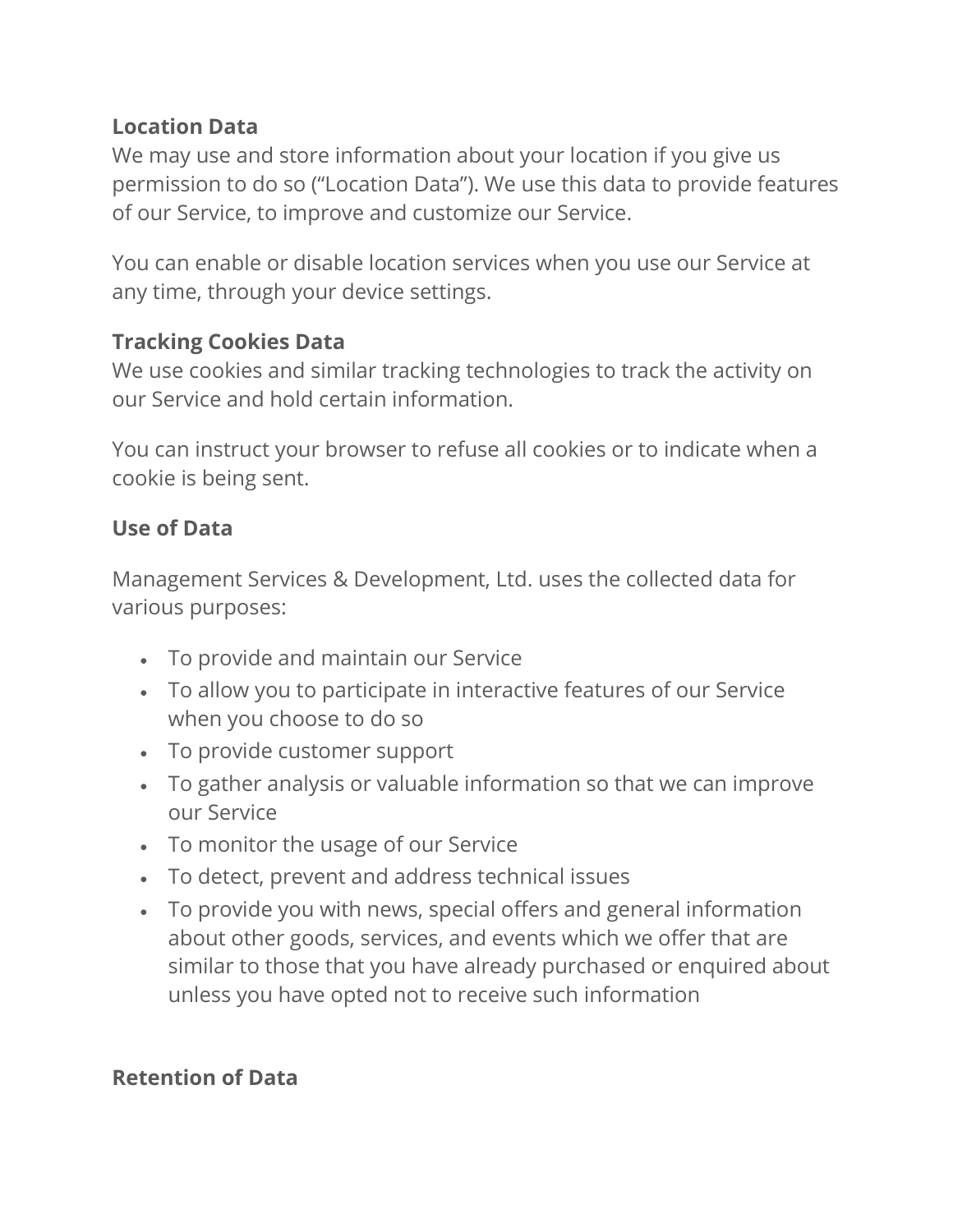Management Services & Development, Ltd. will retain your Personal Data for as long as is necessary for the purposes set out in this Privacy Policy. We will retain and use your Personal Data to the extent necessary to comply with our legal obligations (for example, if we are required to retain your data to comply with applicable laws), resolve disputes, and enforce our legal agreements and policies. Management Services & Development, Ltd. LLC will also retain Usage Data for internal analysis purposes.

# **Transfer of Data**

Your information, including Personal Data, may be transferred to — and maintained on — computers located outside of your state, province, country, or other governmental jurisdiction where the data protection laws may differ than those from your jurisdiction.

If you are located outside United States and choose to provide information to us, please note that we transfer the data, including Personal Data, to United States and process it there.

Your consent to this Privacy Policy followed by your submission of such information represents your agreement to that transfer.

We will take all steps reasonably necessary to ensure that your data is treated securely and in accordance with this Privacy Policy and no transfer of your Personal Data will take place to an organization or a country unless there are adequate controls in place including the security of your data and other personal information.

# **Disclosure of Data**

Under certain circumstances, Management Services & Development, Ltd. may disclose your Personal Data in the good faith belief that such action is necessary to:

• To comply with a legal obligation